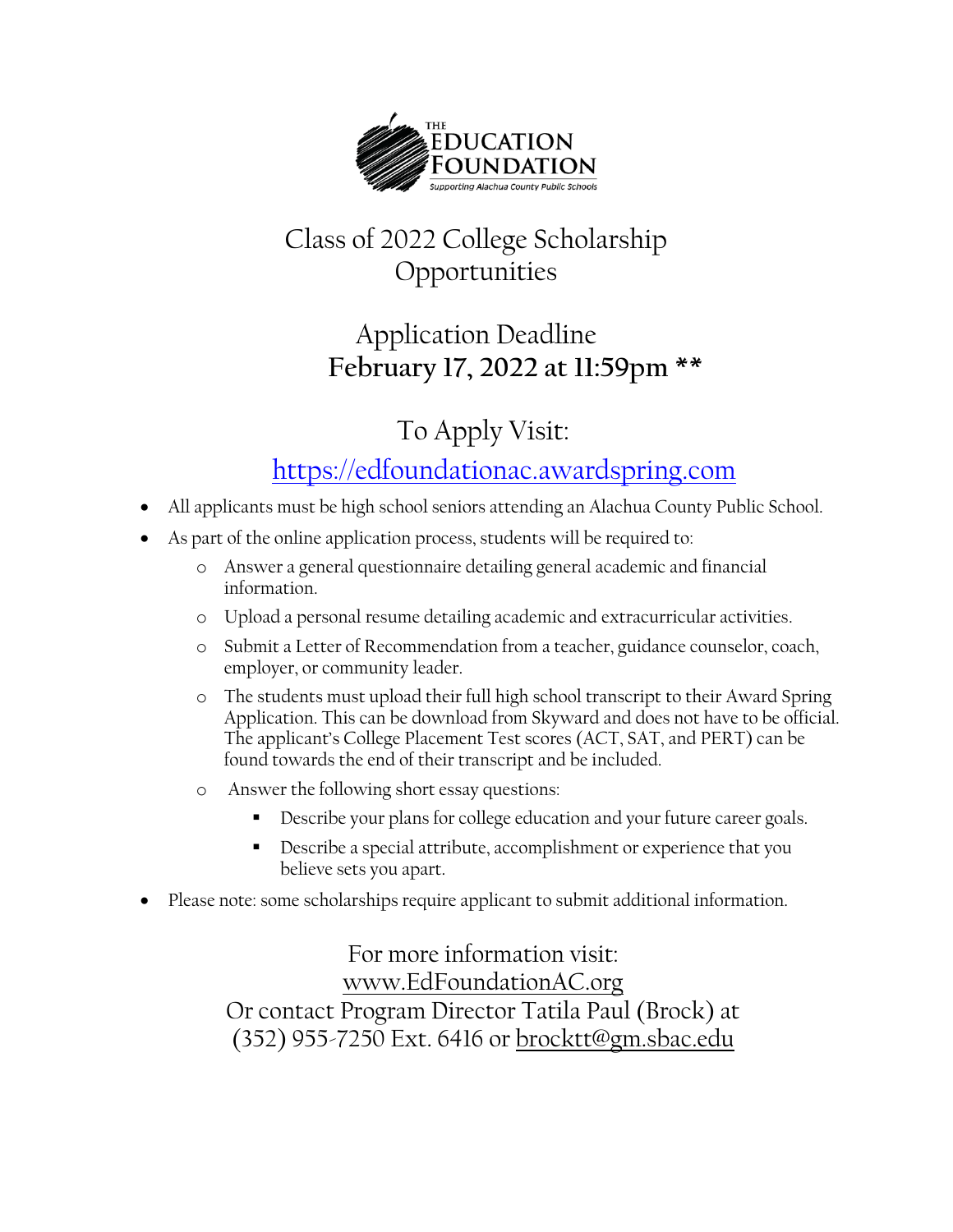# **Scholarship Opportunities Available:**

**1992 Rams Black Alumni \$1,000 Scholarship** (*EHS students only*): The Eastside High School Class of 1992 will award two \$1,000 scholarships to Eastside seniors who demonstrate leadership and teamwork. The students must have a 3.0 GPA or higher and plan to attend a Historically Black College or University (HBCU).

**Alachua Business League Scholarship** (*SFHS students only*): Five \$1,000 scholarships will be awarded to aspiring business professionals or business owners. Student must have *attended* Santa Fe High School for at least two years and plan to attend Santa Fe College full-time to be eligible for this scholarship. The scholarship is sponsored by the Alachua Business League.

**Alachua County Public Schools Support Staff Scholarship:** A \$1,000 scholarship will be awarded to an ACPS senior who is a child of a school board of Alachua County employee who works as a support personal worker. This includes a food service worker, custodian, school bus driver or para professional.

**Alachua County Retired Educators Association Scholarship:** A \$1,000 scholarship will be awarded to a student planning a career in teaching and who plans to major in education in college. The student must have a 3.0 GPA or higher and plan to attend a college or university in the state of Florida. Preference will be given to a student with an SAT score of 1150+ or ACT score of 26+.

**Barbara Finlayson Memorial Scholarship:** (EHS Institute of Culinary Arts students only): A \$1,000 scholarship will be awarded to an EHS Culinary Arts Institute student who is planning to continue their education in culinary arts. This memorial scholarship was established to honor Barbara Finlayson, a former teacher and professional chef who generously volunteered her time and talents to improve the EHS program.

**Believe, Achieve, Succeed Salvamoser Family Scholarship:** A \$1,000 scholarship will be awarded to a worthy and deserving high school senior with a 3.0 GPA or higher who wish to attend college. This is a financial need-based scholarship.

**Carol Mattox Memorial Scholarship:** Is a \$1,000 scholarship that will be awarded to a student at Newberry High School in the Future Farmers of America (FFA) program. The student must have a 2.5 GPA or higher and demonstrate dedication and teamwork. Her family and friends established this scholarship in memory of Carol Mattox.

**Clyde Beal & Ed Roberts - Rotary Club of Gainesville Scholarships:** Two students will be awarded \$2,500 scholarships from the Rotary Club of Gainesville. The student must have a 2.5 GPA or higher. These scholarships were established in honor of Clyde Beal & Ed Roberts.

**Craig S. Oransky Memorial Scholarship:** A \$1,000 scholarship will be awarded to a graduating senior who is a member of the tennis team and who has demonstrated qualities of leadership, dedication and teamwork. .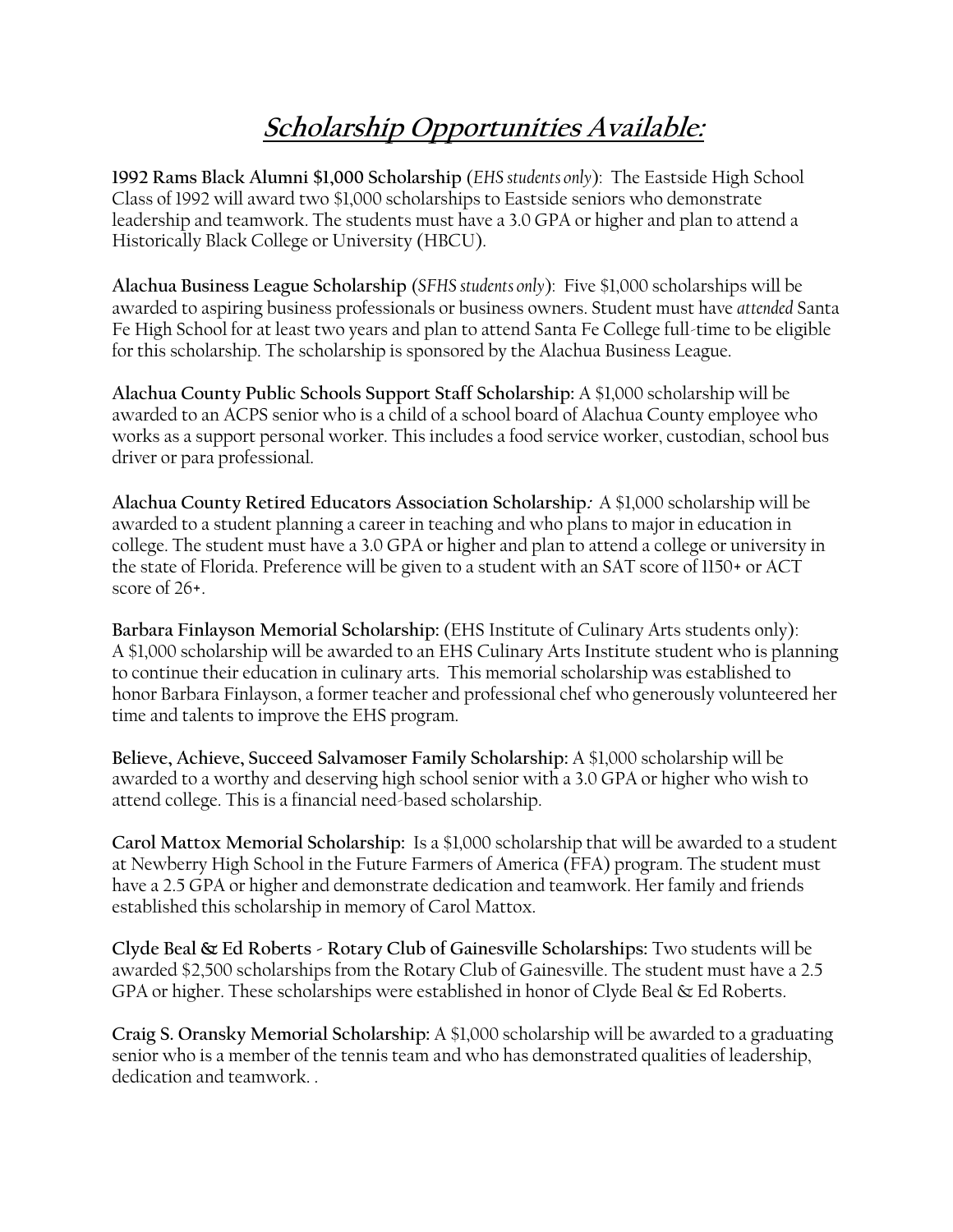**Dr. Dan and Susan McKinnon Memorial Scholarships** *(LHS students only)*: Four \$2,000 scholarships will be awarded to Loften High School seniors who plans to continue their education at Santa Fe College in a career/technical education program. This scholarship is in memory of Dr. McKinnon, a dedicated educator who influenced countless lives with his passion for vocational education and genuine kind, caring nature.

**Dr. E. A. Cosby - Gainesville Alumni Chapter, Kappa Alpha Psi Fraternity, Inc. Scholarship:**  A \$1,000 scholarship will be awarded to a student who has at least a 2.5 GPA and plans to attend a 4-year college or university.

**Dr. Eva A. Dimitrov Memorial Scholarship (***BHS Students Only):* Dr. Dimitrov, a Gainesville physician and Buchholz parent, established a tradition and legacy of community service in our area and abroad. Two scholarships in her memory each valued at \$5,000 will be granted to two Buchholz High School seniors with financial need. In addition to The Education Foundation general application, students will be required to submit an additional letter of recommendation for a total of two letters submitted.

**Ernest M Lee Visual Arts Scholarship:** A \$1,000 scholarship will be awarded to an Alachua County Public School senior who plans to major in visual arts in college. Preference will be given to a student who participated in visual arts including drama and theatre during their high school career. The scholarship was established by friends of the Star Center Theatre.

**FAMU Alachua County Alumni Scholarship**: Four \$1,000 scholarships will be awarded to students who have a 3.0 Unweighted GPA, demonstrate financial need and who will attend Florida A&M University (FAMU) for the 2022-2023 academic year.

**Frankie W. and Robert B. Ayer Jr. Memorial Scholarship:** A \$1,000 scholarship will be awarded to a high school senior with a 3.0 GPA or higher. The student must be planning to attend a state of Florida HBCU college/university; studying teacher education, science, technology, engineering, arts, or math (STEAM). This scholarship is dedicated in memory of Mr. and Mrs. Robert B. Ayer Jr., who together, served over 60 years, teaching, leading, mentoring, and inspiring students of Alachua County Public Schools.

**Fred Sivia & Beverly Cannon Memorial Scholarship** *(GHS students only)***:** One \$2,000 scholarship will be awarded to a GHS student *with a 3.0 GPA or higher.* This scholarship was established in memory of Fred Sivia, Jr. and Beverly Cannon, two long-term Alachua County public school system employees who functioned as an outstanding "team" in providing leadership for our school system's facilities department.

**Gainesville Charitable Foundation Scholarship**: The 10th Masonic District will award six \$1,000 Santa Fe College scholarships to at least one hardworking student from each school in the district.

**GHS Class of 1962 Scholarship:** A \$3,000 scholarship will be awarded to an outstanding and deserving Gainesville High School graduating senior in honor of the GHS Class of 1962.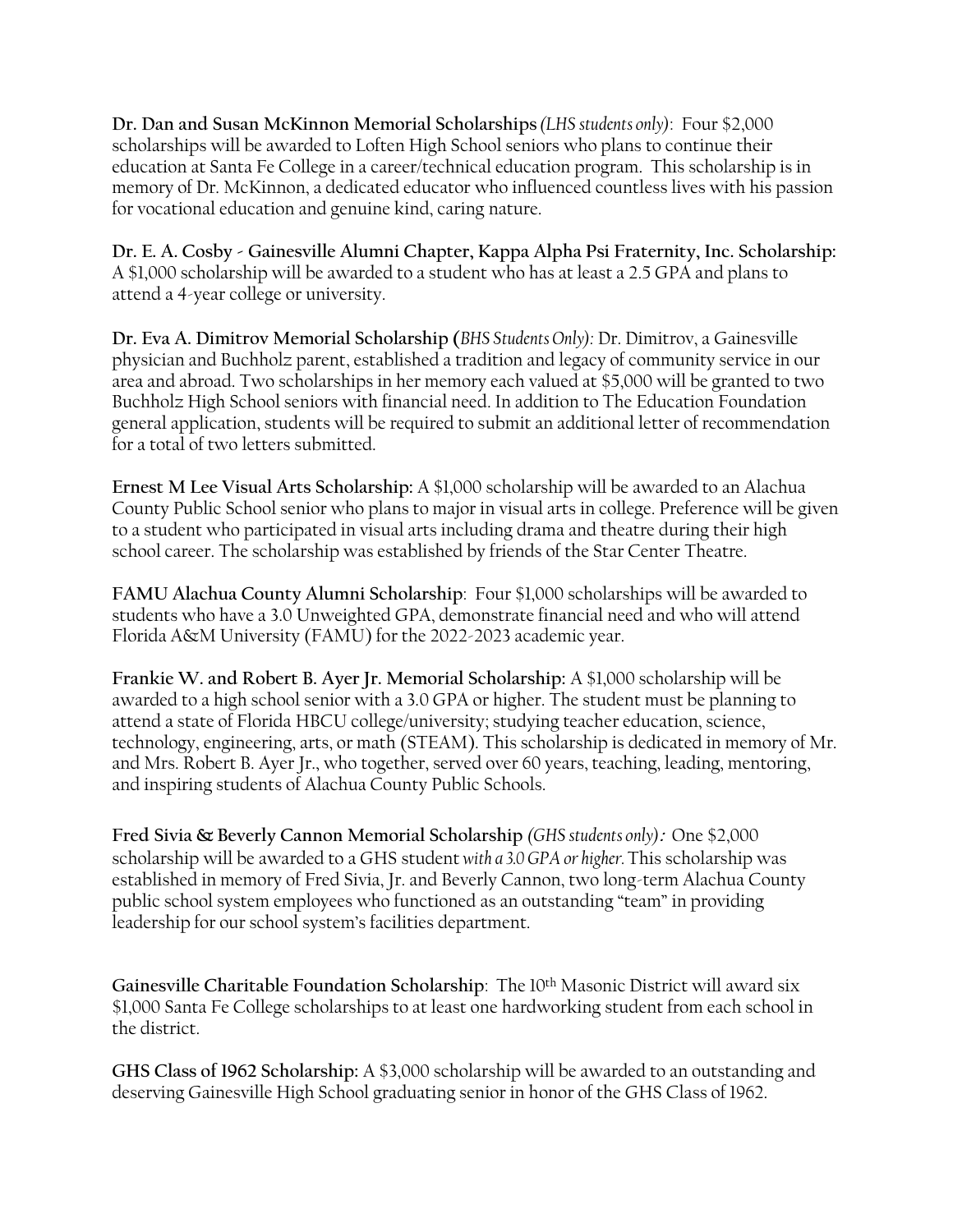**Greg Schol Memorial Cross Country/Track Scholarship** (BHS Cross Country/Track Team Members only): A \$2,000 scholarship will be awarded to a Buchholz Cross Country/Track Team Member with demonstrated leadership and teamwork qualities. The student must have a 2.5 GPA or higher. This scholarship was established to honor the memory of Greg Schol, an outstanding 1992 BHS graduate and team leader.

**Griffin Family Scholarship:** A \$1,000 scholarship will be awarded to an Alachua County Public School senior who demonstrates dedication and teamwork. The student must have a 3.0 GPA or higher and have completed at least 300 community services hours during the student's high school career. This scholarship was established in 2022 by the Griffin Family.

**GRU Brighter Tomorrow Scholarship**: This \$4,000 (\$1,000 each year) scholarship will be awarded to qualified applicants aspiring to become an engineer. The students must enroll at either University of Florida (Engineering School) or Santa Fe College (and then transfer to UF's College of Engineering). Preference will be given to applicants who can be identified as firstgeneration college students and whose family may have financial challenges that hinder their ability to pay for school. Strong preference will be given to applicants who are a part of underrepresented populations as it related to the engineering field.

**Herman J.W. Gauggel and Evelyn H. Gauggel Scholarship**: Need-based scholarships for worthy and deserving high school seniors in Alachua County, Florida who wish to attend college and study scientific and related fields such as engineering. Two students will receive \$3,000.

**Jon Howard Snyder, Jr. Thespian Troop 3614 Scholarship** *(GHS students only)***:** This \$2,000 scholarship shall be awarded to a graduating senior who is, and has been for at least two years, a member of the Theatre Department of Gainesville High School. The student should demonstrate qualities of dedication and teamwork, to honor the memory of Jon H. Snyder, Jr., a 1996 GHS graduate and passionate thespian. This is a financial-need based scholarship sponsored by Jonny's parents, father Jon H. Snyder, Sr. and wife Sheri' Snyder, and mother Sonia McKenna and husband Mike McKenna.

**Joseph A. Domenech, III Memorial Scholarship** *(GHS Cross Country/Track Team Members only):*A \$2,500 scholarship will be awarded to a member of the Gainesville High School Cross Country or track team. The student must have a 3.0 GPA or higher. This scholarship was established in memory of Joseph Domenech, a 1994 GHS graduate.

**Katie's Foundation Scholarship** *(BHS students only):* This scholarship was established in memory of Katie Beth Morgan, a Buchholz graduate who was passionate about working with children. One \$5,000 scholarship will be awarded to a deserving Buchholz High School student who represent Katie's Foundation motto, "Dedicated to caring, sharing and making the world a brighter place." The student must have a 2.5 GPA or higher and be planning to attend Santa Fe College or The University of Florida. Priority will be given to students who are not receiving other scholarships.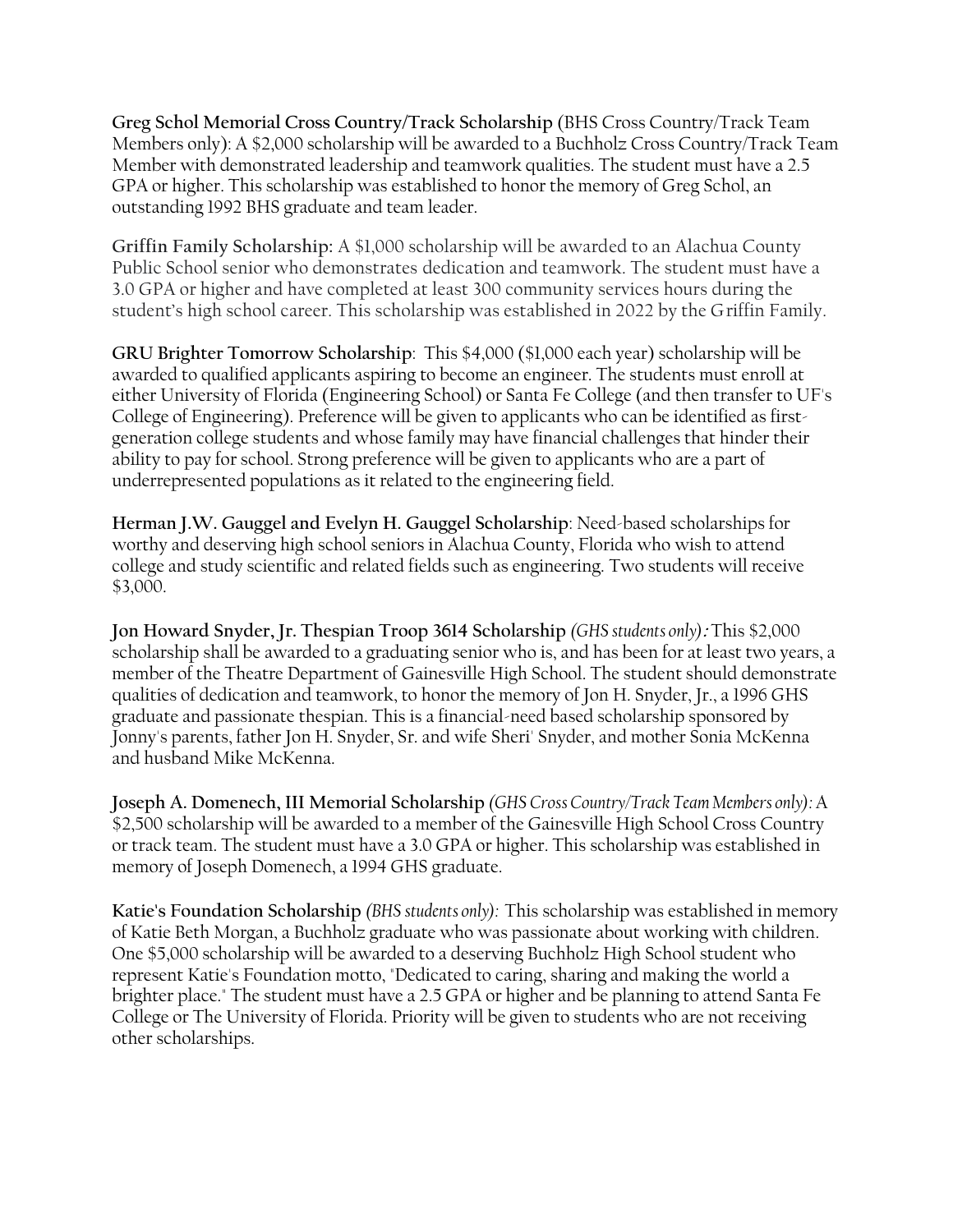**Kiwanis Club of Gainesville, Florida Foundation (***Key Club students at Buchholz, Eastside and Gainesville High School only):* Three \$1000 scholarships will be awarded to Key Club students who have demonstrated outstanding volunteer service to the school community and/or nation at each of the following high schools: Buchholz, Eastside and Gainesville High School (one scholarship per school). These scholarships are named in honor of Ned Cannon and Sam Butz.

**Lenton & Marie Herring \$1,000 Scholarship**: A \$1,000 scholarship will be awarded to a deserving student in honor of two educators who retired in 2007 with more than 70 years of combined service to Alachua County students. Lenton Herring worked at Hawthorne High School as a teacher and dean for 37 years while Marie Herring taught math at both Hawthorne and Eastside High School.

**Martha L. Niess Memorial Scholarship:** Former Wiles Elementary Principal Barbara Buys has established a \$1,500 scholarship in honor of her mother Martha L. Niess who was a strong believer in the power of education to change lives. This scholarship will be awarded to an outstanding scholar who demonstrates dedication and teamwork. The student must have 3.0 GPA or higher and plans to attend a 2-year college or 4-year university. This is a financial needbased scholarship.

**Martha Stark Memorial Scholarship** *(GHS Band Members only***):** One Gainesville High School band student will be selected for this \$4,000 award in memory of former band director Martha Stark. Field of study is not limited to music and **two** letters of recommendation from people other than GHS band directors must be included with application. The selected student will receive \$1,000 each year for a maximum of four years if enrolled in college full time with a minimum 2.50 GPA.

**Mr. John Dukes Jr. Memorial \$1,000 Scholarship:** A \$1,000 scholarship will be awarded to a deserving student who plans attend a Historically Black College or University (HBCU) and plans to major in an Education, Math or Science field. The student should demonstrate financial need and have completed community services hours. This scholarship is in memory of John Dukes, Jr. who dedicated 50 years of service to the Alachua County Public Schools system. Mr. Dukes Jr. was the principal at the old Lincoln High, the first principal at Eastside High, and served his remaining time as the assistant Superintendent.

**Peg Nattress Memorial Senior Scholarship:** A student will be awarded a 1,000 scholarship in honor of Peg Nattress. Peg was a school board member and Education Foundation of Alachua County board member for many years. She was very involved in the community and valued education.

**Pinkoson Scholarship** *(Professional Academies @ Loften High School Students Only)*: Two Professional Academies students will be selected for this \$2,000 scholarship to fund their Post-Secondary education to gain further knowledge and experience in their chosen field.